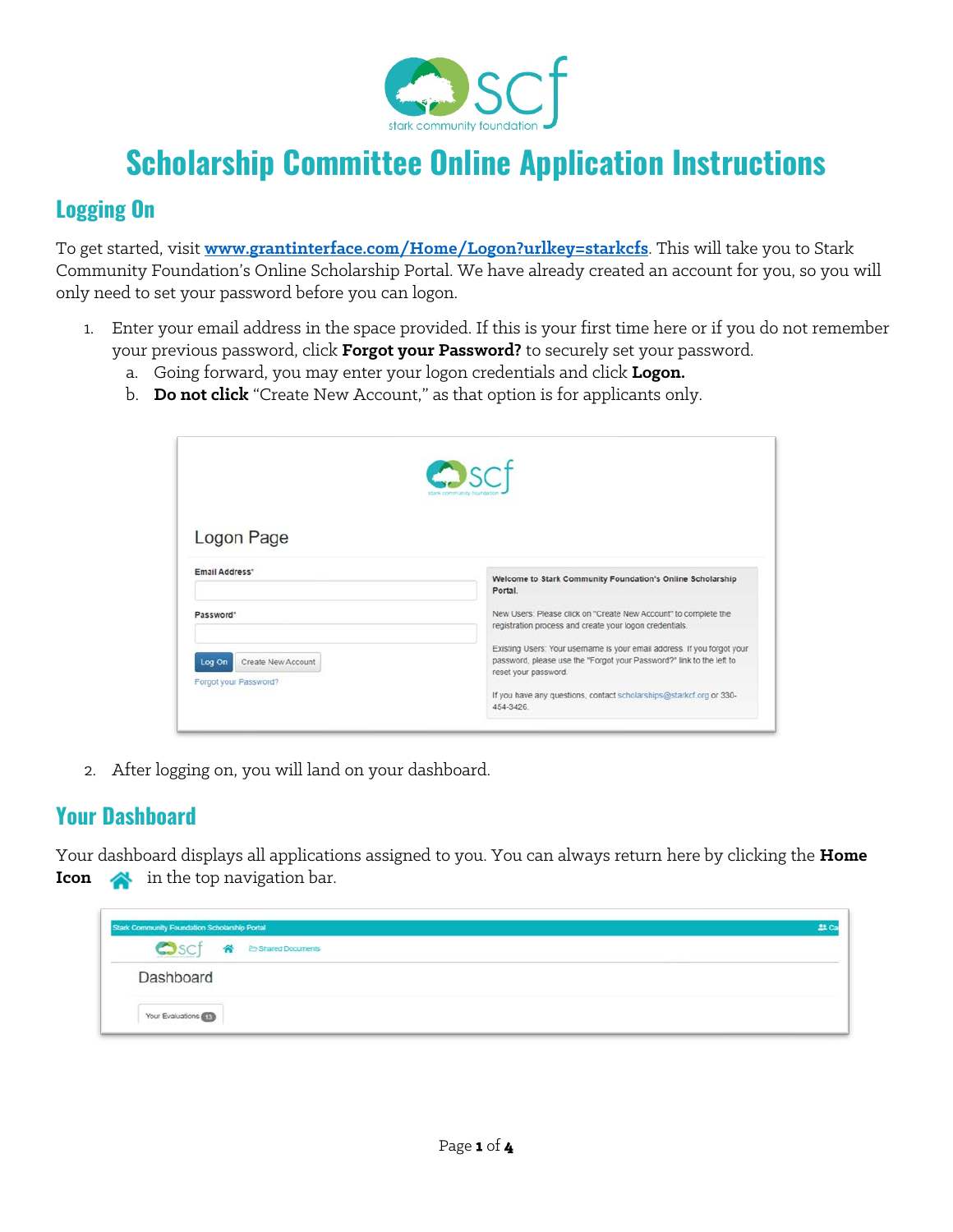## **Reviewing Applications**

Once you log into the Online Scholarship Portal, there will be a solid red status bar that says "Pending." Below the status bar, you will see the scholarship of which you are a committee member. If you are a member of more than one scholarship committee, you will see more than one scholarship listed.

To view and/or print the applications including additional documents, you will need to follow these steps:

1. Click on the red exclamation point  $\overline{0}$  located to the right of the applicant's last name.

|   | Your Evaluations |                 |                      |                              |           |         |   |
|---|------------------|-----------------|----------------------|------------------------------|-----------|---------|---|
|   | Pending          |                 |                      |                              |           |         |   |
|   | Q Quick Search   |                 |                      |                              |           |         | × |
|   | EFORU            | $#$ PROCESS     | APPLICANT FIRST NAME | <b># APPLICANT LAST NAME</b> | # PROJECT | \$SOORE |   |
| 顶 | Evaluation       | ABC Scholarship | John                 | Smith                        |           |         |   |

2. You will automatically be guided to a different screen called Evaluation. Click on the Request tab.



3. To view and/or print the application, click on the PDF symbol  $|\mathcal{A}|$  located next to the Application.

*NOTE: If you do not have Adobe Acrobat Reader to view a PDF, visit* **[get.adobe.com/reader/](https://get.adobe.com/reader/)** *and click "Download Acrobat Reader" and it will guide you through a simple download.*

| <b>Current Status:</b> Evaluations Assigned |               |                    |                      |                                                   |   |
|---------------------------------------------|---------------|--------------------|----------------------|---------------------------------------------------|---|
| <b>STAGE</b>                                | <b>STATUS</b> | INITIAL SUBMISSION | <b>LAST MODIFIED</b> |                                                   |   |
| Application                                 | Complete      | 04/15/2020         | 04/15/2020           |                                                   | Ø |
| Evaluation 1                                | Open          |                    |                      |                                                   |   |
| > Status Change Log                         |               |                    |                      |                                                   |   |
| <b>DApplication</b> D Evaluation            |               |                    |                      | <b>B</b> Evaluation Packet <b>B</b> Question List |   |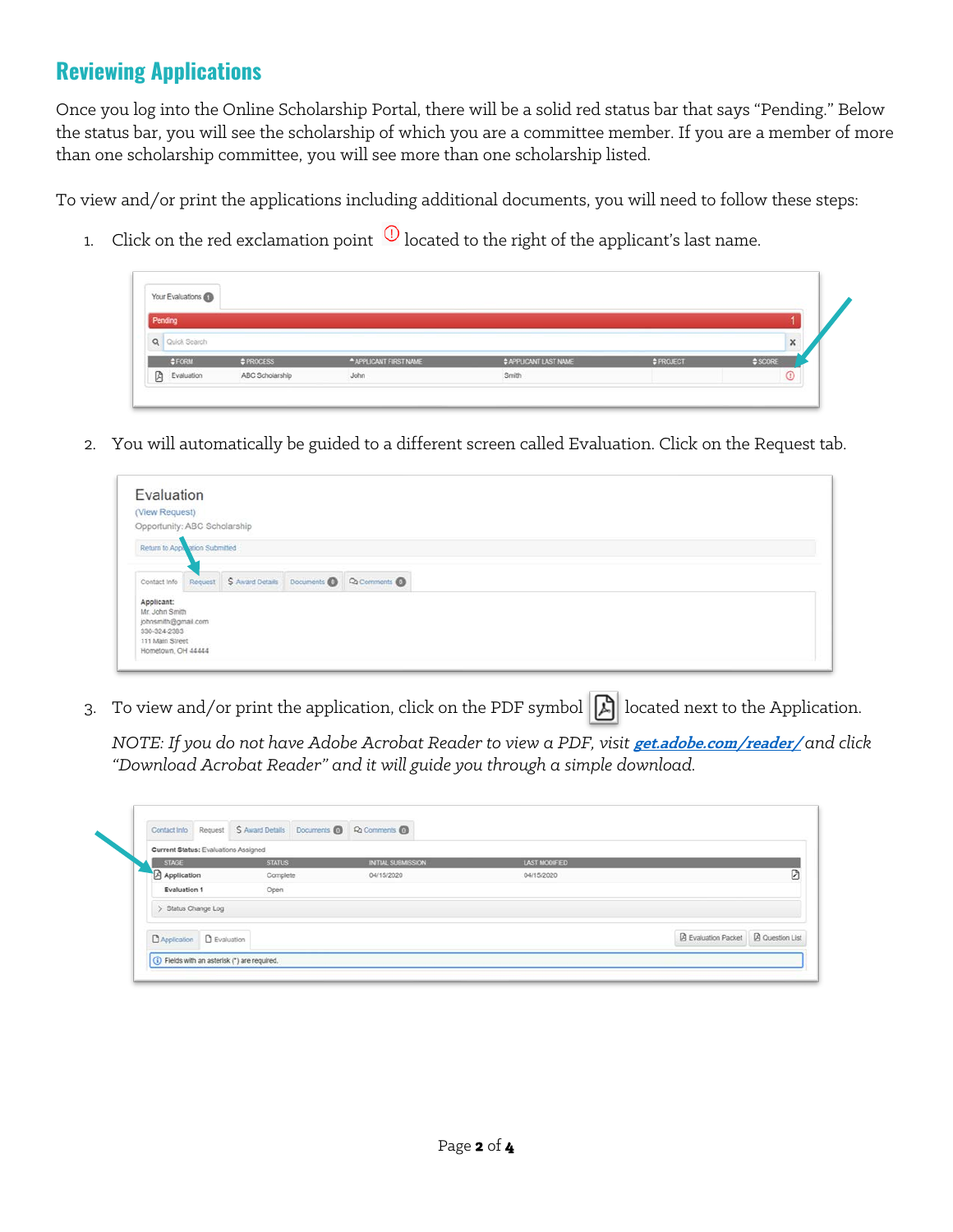4. The downloaded PDF called Application Packet will appear in the bottom left of your screen. Click on the PDF and it will open the scholarship application.

|                            | Current Status: Evaluations Assigned          |               |                    |                      |                            |                        |
|----------------------------|-----------------------------------------------|---------------|--------------------|----------------------|----------------------------|------------------------|
| <b>STAGE</b>               |                                               | <b>STATUS</b> | INITIAL SUBMISSION | <b>LAST MODIFIED</b> |                            |                        |
| Application                |                                               | Complete      | 04/15/2020         | 04/15/2020           |                            | Ø                      |
| Evaluation 1               |                                               | Open          |                    |                      |                            |                        |
| > Status Change Log        |                                               |               |                    |                      |                            |                        |
|                            | D Application D Evaluation                    |               |                    |                      | <b>B</b> Evaluation Packet | <b>B</b> Question List |
|                            | (i) Fields with an asterisk (*) are required. |               |                    |                      |                            |                        |
|                            |                                               |               |                    |                      |                            |                        |
| $\vee$ Optional Comments   |                                               |               |                    |                      |                            |                        |
| .& Optional Comments       |                                               |               |                    |                      |                            |                        |
|                            |                                               |               |                    |                      |                            |                        |
|                            |                                               |               |                    |                      |                            |                        |
|                            |                                               |               |                    |                      |                            |                        |
|                            |                                               |               |                    |                      |                            |                        |
|                            |                                               |               |                    |                      |                            |                        |
| 500 characters left of 500 |                                               |               |                    |                      |                            |                        |

5. After you click on the PDF, it will open and appear like this:

| John Smith                             |                     |  |
|----------------------------------------|---------------------|--|
| <b>General Scholarship Application</b> |                     |  |
|                                        |                     |  |
|                                        |                     |  |
|                                        |                     |  |
|                                        |                     |  |
|                                        |                     |  |
| Mr. John Smith                         |                     |  |
| 111 Main Street                        | johnsmith@gmail.com |  |

*Optional Step*

6. To print the application, you can right click anywhere in the scholarship application and click Print. Or, you can click on the printer icon in the top right-hand corner within the black bar and click print again.

| ApplicationPacket (22).pdf |                                               | 1/13                                  | $\circ$<br>в<br>в |
|----------------------------|-----------------------------------------------|---------------------------------------|-------------------|
|                            | John Smith<br>General Scholarship Application |                                       | Print             |
|                            | Mr. John Smith                                |                                       |                   |
|                            | 111 Main Street<br>Hometown, OH 44444         | johnsmith@gmail.com<br>0:330-324-2383 |                   |